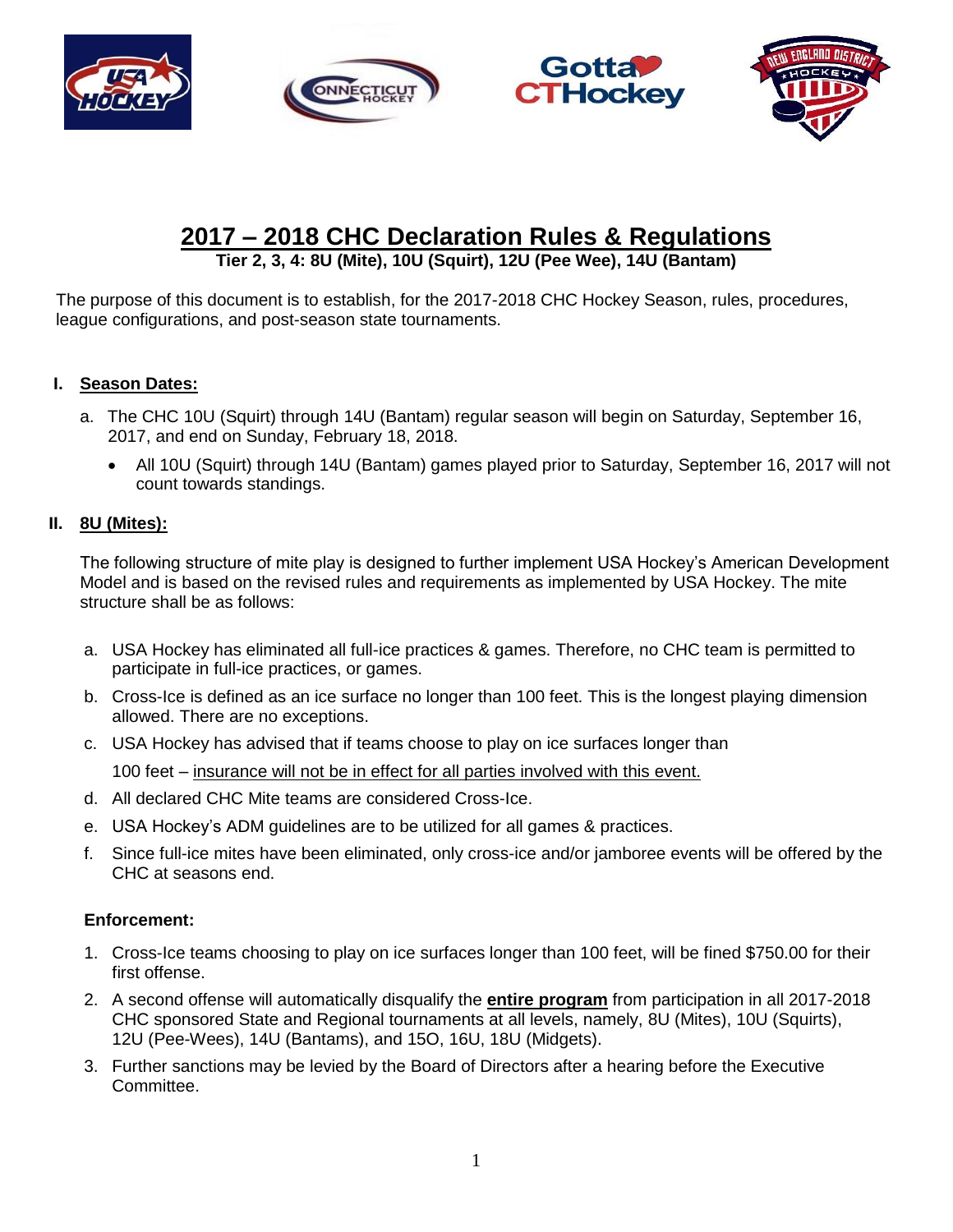# **III. Gameplay – 10U (Squirt), 12U (Pee Wee), 14U (Bantam):**

10U (Squirt), 12U (Pee Wee), and 14U (Bantam) teams will play all games as non-tiered and ranked periodically throughout the season by [www.CTHockeyRatings.com.](http://www.cthockeyratings.com/) The end of season rankings will determine team placement for CHC Tier 2, Tier 3, and Tier 4 State tournaments.

Teams can schedule games with any team, ('A' through 'C' or color designation) of their choosing.

Knowing that many programs have multiple teams at a given level, team schedulers need to pay close attention and work with their coaches when formulating their schedules.

#### a. **Game Requirements**:

- 1. A minimum of 20 games vs. CHC teams are required.
- 2. Tournament games will not count towards rankings or the CHC minimum 20 game requirement.
- 3. All CHC 10U (Squirt) and 12U (Pee Wee) games will utilize a max. differential of 6 goals.
- 4. Each **program** is required to play a minimum of one team at each age classification (age level) in each of the 10 regions. *If a program has multiple teams at a specific age classification, those remaining teams are not required (but strongly encouraged) to play in those regions***.**
- 5. There is no limit to how many times teams can play each other **But only the first two games will count towards rankings**.
- 6. Teams that schedule with outlying teams, (Kent, Pawling, Putnam, Salisbury, Griffin, Southeast, Enfield), are required to schedule home & home games, unless both teams agree in writing.
- 7. **Programs are strongly encouraged to schedule games with our CHC girl's programs**.
- 8. **Teams will be allowed two game cancellations during the season.** (When ice & referee costs are incurred due to last minute cancellations, those matters are to be resolved between the teams of record - typical to prior seasons).
- 9. **If a team cancels more than two games** The team will be disqualified from all state tournament play. (Games in which both teams mutually agree to cancel do not count against their two-game limit).
- 10. **Game cancellations are not allowed during the last three weeks of the season.**
- 11. The CHC strongly encourages teams to utilize all available means to **re-schedule** games in lieu of cancelling.
- 12. The CHC (when requested) will resolve all disputes resulting from game cancellations.
- 13. Scores are to be entered through the teams site, and game sheets are to be submitted by the winning team (or the home team if there is a tie) by **Tuesday at midnight** after the game completion, via email to the respective CHC Conference Director. Game sheets should be submitted as either a PDF or JPEG and must be clear and legible.
- 14. Scores not entered, or game sheets not submitted by Tuesday at midnight **will not count toward rankings, or the CHC minimum 20 game requirement - This applies to both teams.**
- 15. **Fulfillment of CHC game requirements is the top priority**. Including the holidays, the season encompasses 23 weeks, which is more than ample to fulfill the CHC minimum 20-game requirement.

Any team that does not make the necessary schedule accommodations to play all required games will have failed to meet the requirements to be eligible for State Tournament play, and will be excluded from the State Tournament. **There will be no exceptions**.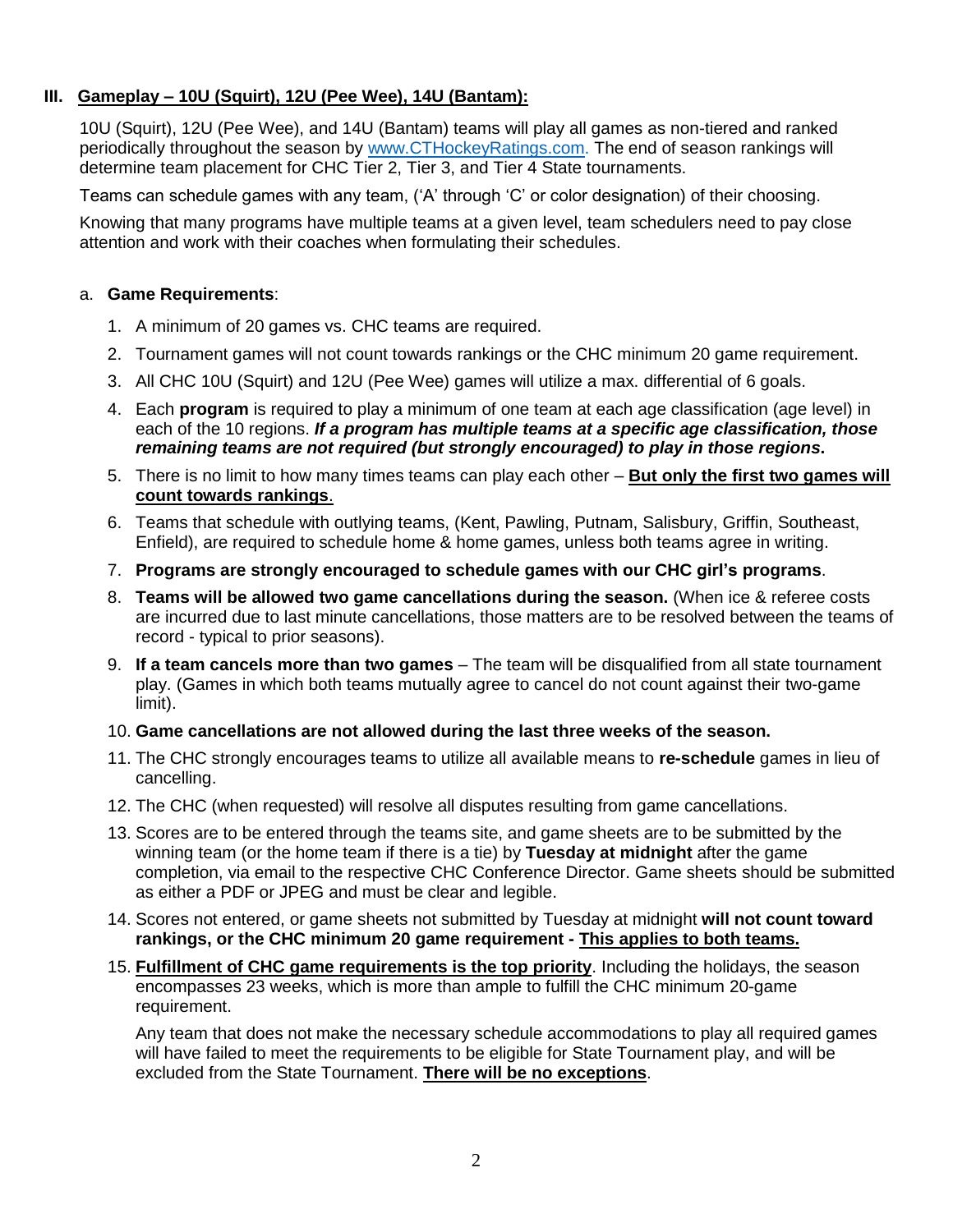# b. **Rankings**:

- 1. CHC will utilize [www.CThockeyRatings.com](http://www.cthockeyratings.com/) to rank all 10U (Squirt) through 14U (Bantam) declared teams.
- 2. Rankings will go live starting Friday November 24, 2017, and will be updated weekly (each Friday) thereafter.

## c. **Tier Awards / Team Placement**:

1. At the end of the CHC regular season, rankings will be compiled and teams will be awarded the following for each age classification **in the following order**:

### **Tier 2: 10U (Squirt), Pee Wee (12U), 14U (Bantam):**

The top eight ranked teams at each age classification will participate in their respective CHC Tier 2 State Tournament.

### **Tier 3: 10U (Squirt), Pee Wee (12U), 14U (Bantam):**

The next twelve ranked teams at each age classification, will participate in their respective CHC Tier 3 State Tournament.

### **Tier 4: 10U (Squirt), Pee Wee (12U), 14U (Bantam):**

- a. The next twelve teams at each age classification will default to the CHC Tier 4 **State Championship**.
- b. The remaining teams at each age classification default to CHC Tier 4 **Traditional Tournaments**.

#### **IV. Opt-Outs – 10U (Squirt), 12U (Pee Wee), 14U (Bantam):**

- a. Teams will be given the opportunity to decline participation in CHC State Tournaments.
- **b. The deadline to opt-out is October 22, 2017 and must be forwarded to my attention via email by this date.**

#### **V. Tournaments (Misc.) – 8U (Mite), 10U (Squirt), 12U (Pee Wee), 14U (Bantam):**

- a. All teams MUST BE in Good Standing with CHC at the end of the CHC Season. Teams not in good standing at the end of the CHC Season will be excluded from tournament play in the 2016-2017 Tournament Season.
- b. In order to be eligible for Tournament play, each CHC Program must have paid, at a minimum, the required Tournament Deposit of \$500 per declared team. **Deposits need to be paid to the CHC by November 5, 2017.**
- c. If a program has not paid their deposit, no team from that program will be allowed to compete in any tournaments. There will be no exceptions.
- d. *Out of state full-member programs (Pawling, Putnam) are eligible to participate if they qualify in all CHC tournaments. But Tier 2 and Tier 3 teams cannot advance beyond the state level due to residency. If teams from these programs qualify for advancement – the top Connecticut team from the State Tournament will replace them.*
- e. Teams that are approved by the CHC to roster any player from a higher age classification (playing down) will default to Tier 4.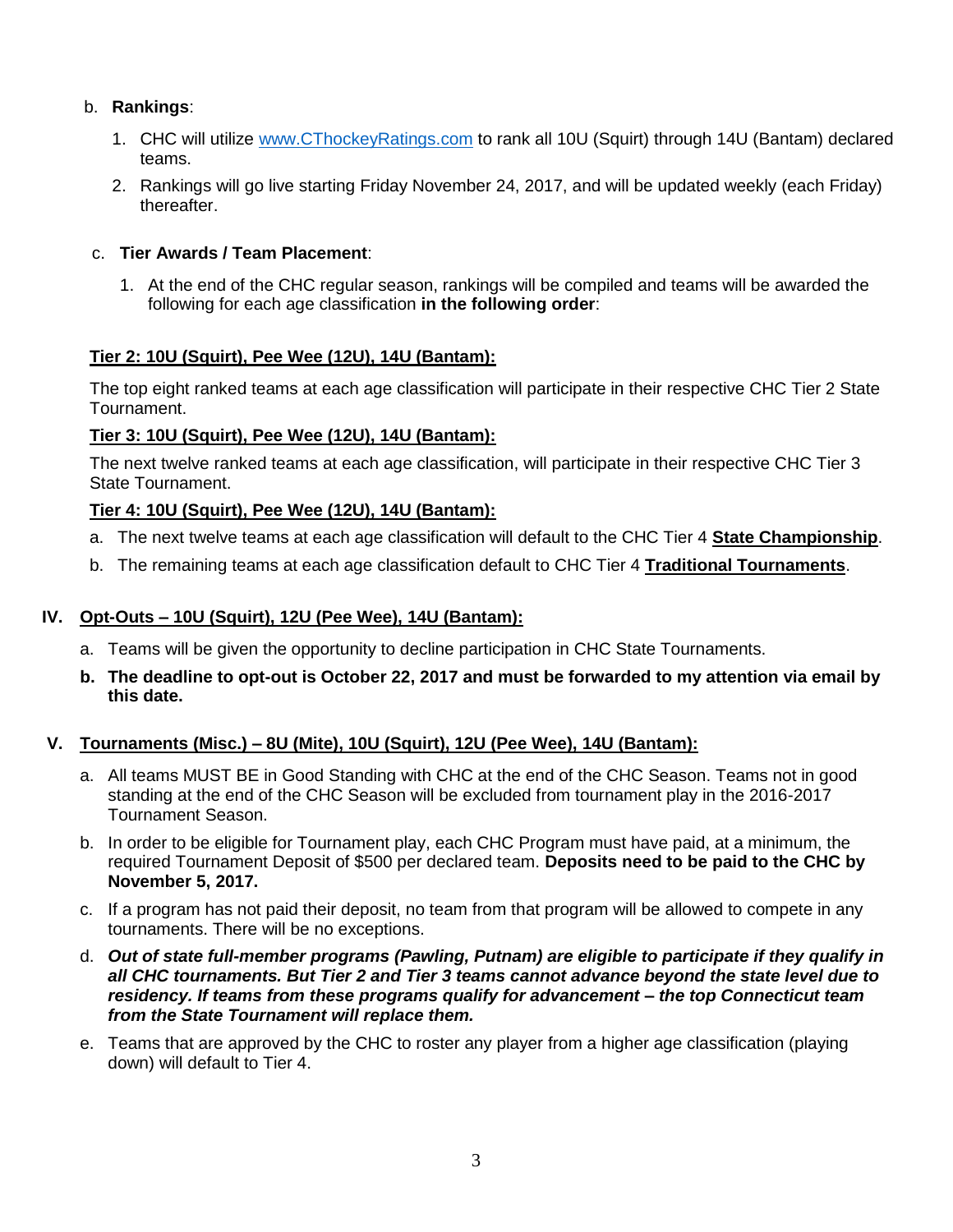## **VI. CHC STATE Tournaments & Dates (Subject to change):**

- a. All CHC State tournament dates are in the process of being finalized.
- b. CHC 8U (Mite) post season Cross-Ice and/or Jamboree events are in the process of being finalized.
- c. CHC Tier 2 post season tournaments will begin in March of 2018 and will continue throughout the month.
- d. CHC Tier 3 post season tournaments will begin in March of 2018 and will continue throughout the month.
- e. CHC Tier 4 post season tournaments will begin in March of 2018 and will continue throughout the month.
- f. Although all dates are tentative and subject to change, teams can expect to play their tournament games anytime between those dates.

#### **VII. USA HOCKEY REGIONAL / NATIONAL Tournaments & Dates (Subject to change):**

# **USA Hockey Tier 2 Regionals (March 16 – 18, 2018):**

10U (Squirt): (Rhode Island)

- The Winner and Runner-Up will be required to represent CT at the Tier 2 Regional Tournament. 12U (Pee Wee): (Maine)
	- The Winner and Runner-Up will be required to represent CT at the Tier 2 Regional Tournament.

## **USA Hockey Tier 3 Regionals (March 16 – 18, 2018):**

10U (Squirt): (New Hampshire)

- The Winner and Runner-Up will be required to represent CT at the Tier 3 Regional Tournament. 12U (Pee Wee): (Vermont)
- The Winner and Runner-Up will be required to represent CT at the Tier 3 Regional Tournament. 14U (Bantam): (Massachusetts)
	- The Winner and Runner-Up will be required to represent CT at the Tier 3 Regional Tournament.

## **USA Hockey Tier 2 Nationals (April 5 – 9, 2018):**

14U (Bantam): (Amherst, New York)

• The Winner will be required to represent CT at the Tier 2 National Tournament.